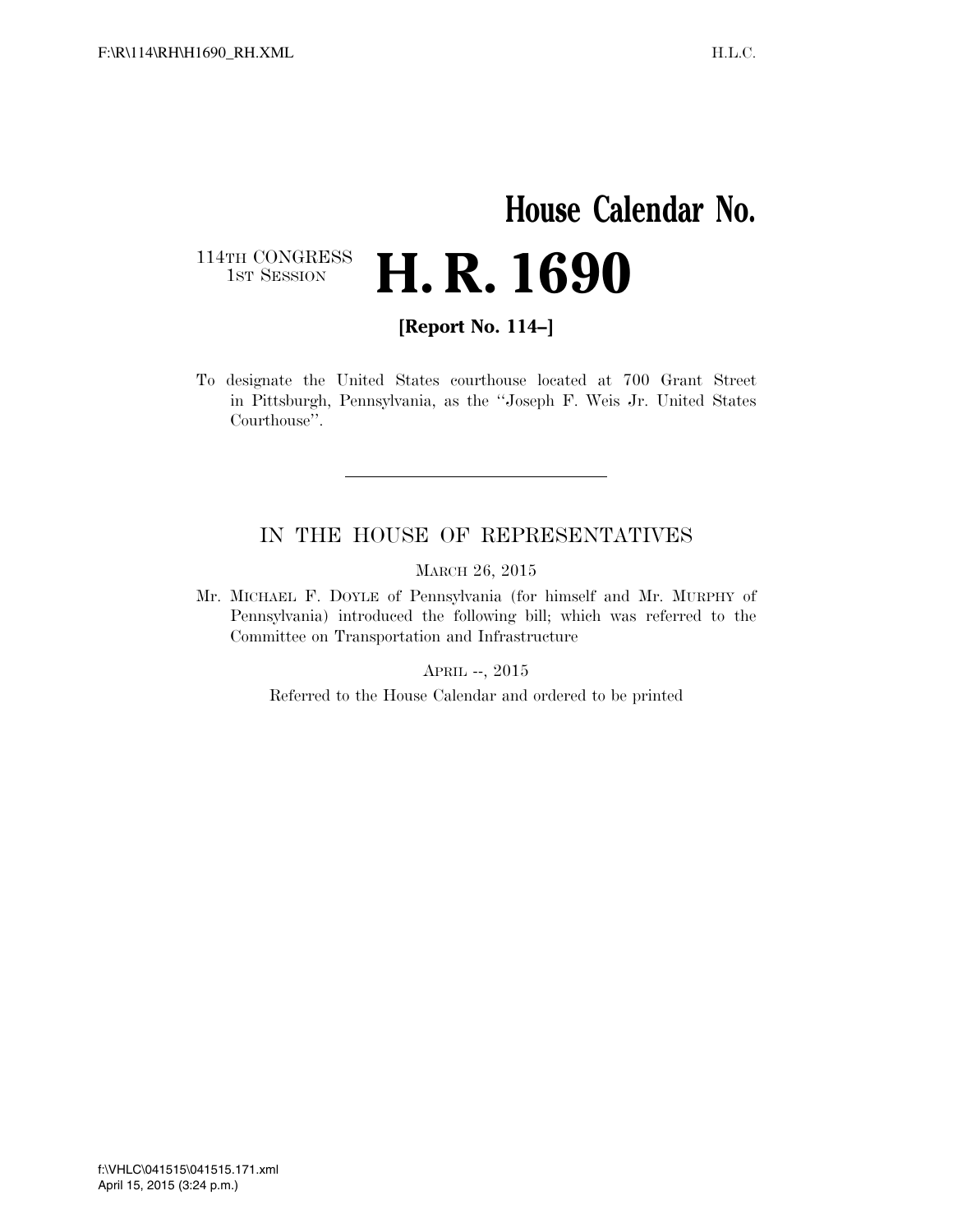# **A BILL**

To designate the United States courthouse located at 700 Grant Street in Pittsburgh, Pennsylvania, as the ''Joseph F. Weis Jr. United States Courthouse''.